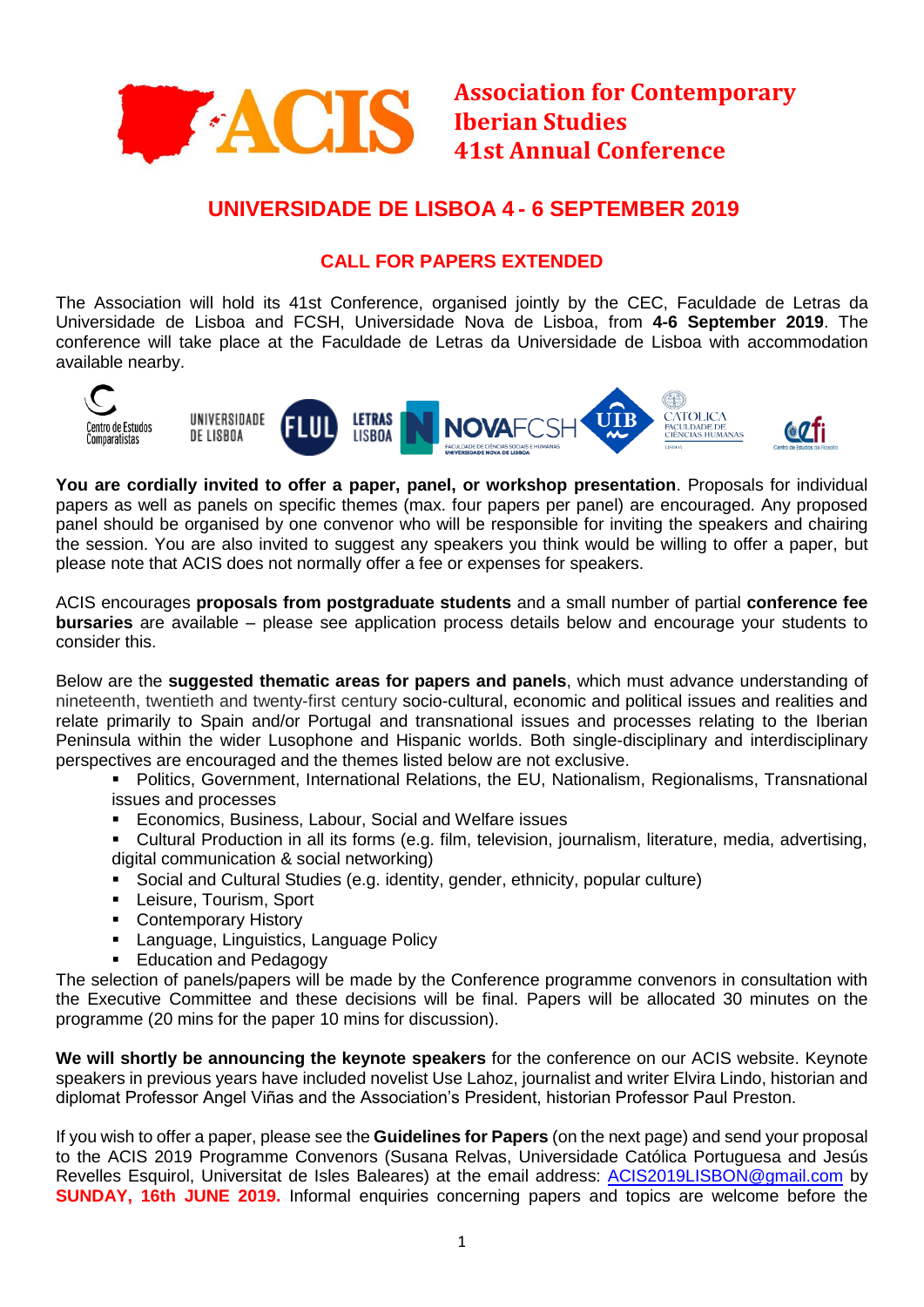deadlines. Conference booking can be made at ACIS registration 2019 and there is more information about the Association at<https://www.iberianstudies.net/wp/conferences>

## **Conference Fees**

| <b>Full Conference</b>                | <b>Euros</b> |
|---------------------------------------|--------------|
| Student - members ACIS early bird     | 64           |
|                                       |              |
| Student - non-members ACIS early bird | 90           |
| Members ACIS early bird               | 128          |
| Non-members ACIS early bird           | 178          |
| Student - members ACIS standard       | 80           |
| Student - non-members ACIS standard   | 105          |
| Members ACIS standard                 | 160          |
| Non-members ACIS standard             | 210          |
| 2-day Conference                      |              |
| Student - members ACIS early bird     | 45           |
|                                       |              |
| Student - non-members ACIS early bird | 70           |
| Members ACIS early bird               | 100          |
| Non-members ACIS early bird           | 150          |
| Student - members ACIS standard       | 60           |
| Student - non-members ACIS standard   | 80           |
| Members ACIS standard                 | 130          |
| Non-members ACIS standard             | 160          |

Early bird payments are accepted to the deadline of **25th June 2019.**

Please make your booking at [ACIS registration 2019](https://acisconference2019.weebly.com/registration.html)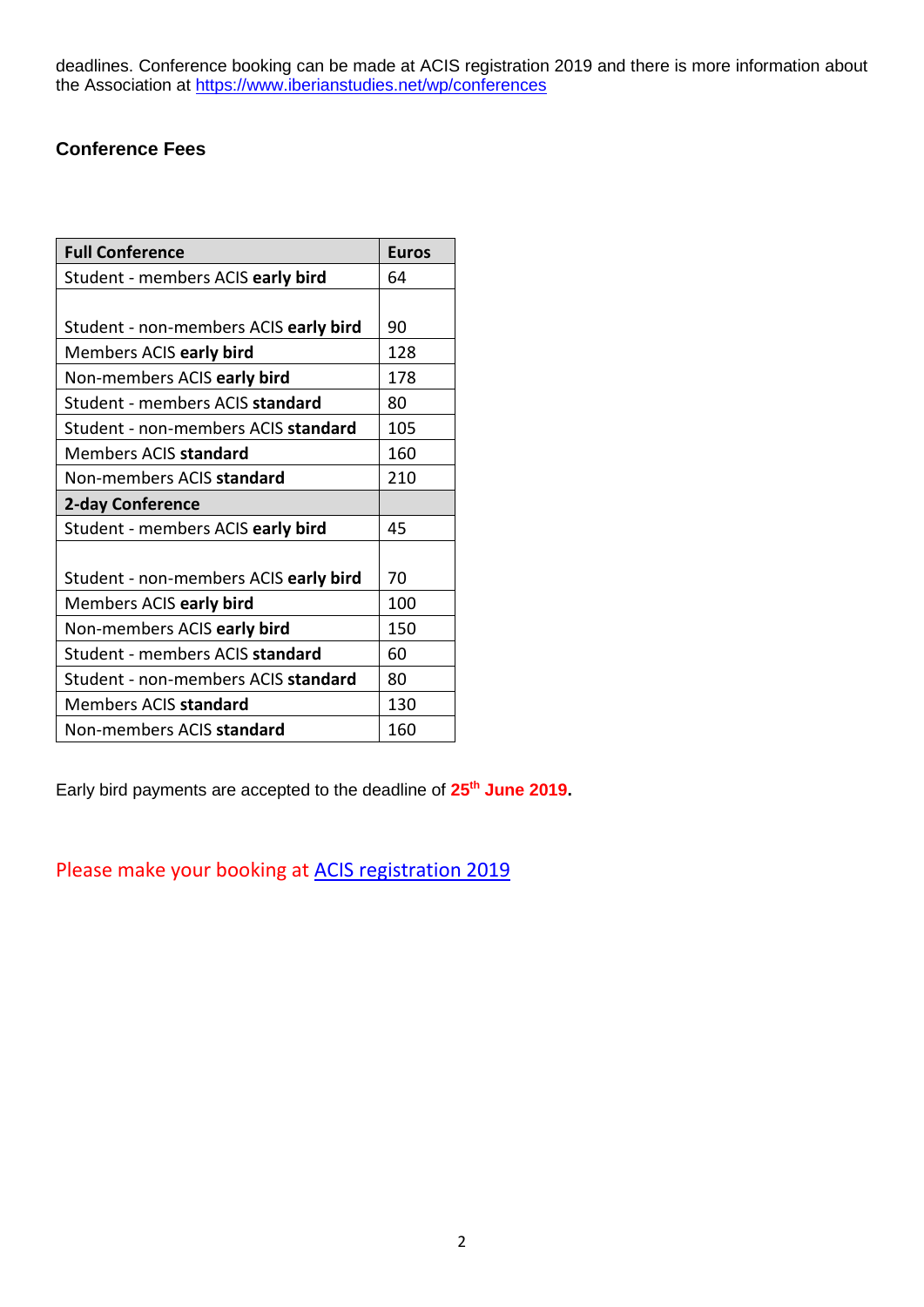

# **Association for Contemporary Iberian Studies**

**GUIDANCE FOR PAPERS ACIS CONFERENCE 2019**

Please include the following information for your paper/panel proposal. Please note that proposals will be accepted in any of the following languages: English, Spanish or Portuguese.

NAME OF APPLICANT (including title – e.g. Dr, Prof, …):

INSTITUTION:

ADDRESS:

Tel:

E-mail:

Please indicate if you are proposing a Paper or a Panel: IF PROPOSING A PANEL, Please state Panel title, list papers and provide an abstract for each paper (max. 4 papers per panel).

TITLE AND ABSTRACT OF PAPER (approx. 150 words):

Please send your proposal by **SUNDAY, 16th JUNE 2019.**to: ACIS 2019 Conference Programme Convenors (Susana Relvas, Universidade Católica Portuguesa and Jesús Revelles Esquirol, Universitat de Isles Baleares) at the email address: [ACIS2019LISBON@gmail.com](mailto:ACIS2019LISBON@gmail.com)

### **ABOUT ACIS**

The Constitution briefly describes the general aims of the Association as the promotion and advancement of "study and understanding of contemporary socio-cultural, economic and political issues and realities relating primarily to Spain and/or Portugal and transnational issues and processes relating to the Iberian Peninsula within the wider Lusophone and Hispanic worlds".

1. Geographical limits: Spain and Portugal and their dependent territories. International relations involving either country are included.

2. Historical period: from the beginning of the twentieth century to the present. This is not meant to exclude references to an earlier period, where appropriate.

3. Language: All the languages of the Iberian Peninsula and their varieties, especially in their contemporary social and political context.

If you have published a book on a subject of potential interest to ACIS members in the course of the past year, we also invite you to take the opportunity to use our web pages to publicise it. Please send details to ACIS@iberianstudies.net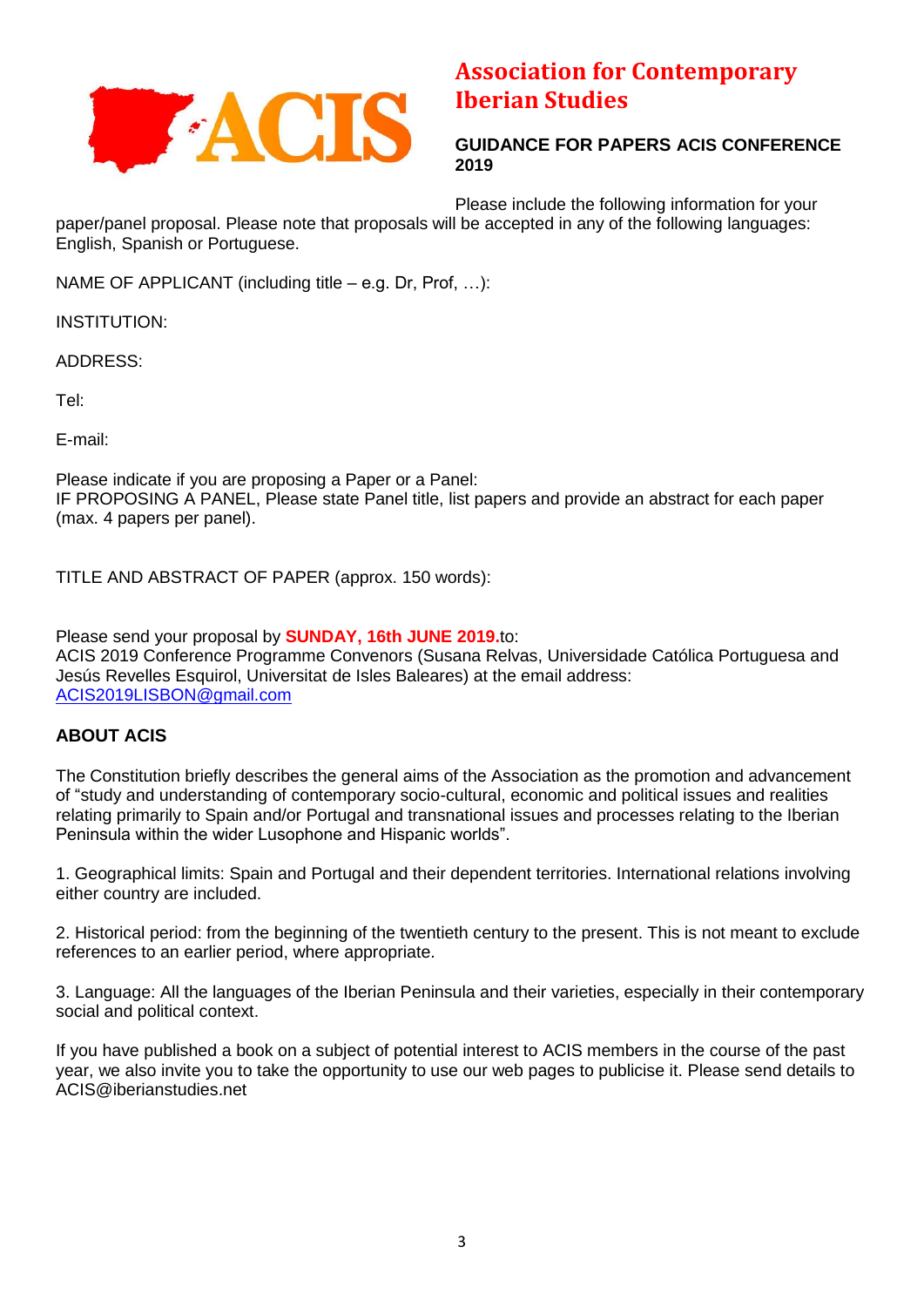

# **Association for Contemporary Iberian Studies**

#### **ACIS CONFERENCE 2019 POSTGRADUATE BURSARIES**

The Association for Contemporary Iberian Studies is offering f**our postgraduate student bursaries.**  Successful applicants will have the **conference fee waived** for the forthcoming ACIS Conference at Universidade de Lisboa, 4-6 September 2019.

These bursaries are available to postgraduate students whose research is related to an area of interest to ACIS members (see above Guidelines for Papers), and who are willing to offer a paper at the 2019 Conference. ACIS aims in this way to encourage postgraduate students to participate in the Association, which is concerned with the study of social, political and economic aspects of the Iberian area, as well as its languages and cultures.

*N.B. These bursaries are intended for postgraduate students who are not in full-time or fractional academic posts; students who are employed to undertake small amounts of part-time teaching (less than 0.5 FTE timetable) will be eligible.* 

Applications should be made to the ACIS 2019 Conference Convenors (Susana Relvas, Universidade Católica Portuguesa and Jesús Revelles Esquirol, Universitat de Isles Baleares) at the email address: [ACIS2019LISBON@gmail.com](mailto:ACIS2019LISBON@gmail.com) using the form below.

**The completed application form must be accompanied by a supporting reference from the applicant's supervisor**; the reference is needed to help the Conference Convenors and ACIS Executive Committee decide which applications will be of most interest and value, and of sufficient quality to be included in the Conference programme.

Successful applicants will receive a conference fee waiver but please note that **travel expenses and accommodation will** *not* **be covered by the bursary.** 

Successful applicants will also be invited to submit papers for consideration for publication in the *International Journal of Iberian Studies (IJIS)*, on the understanding that publication is not guaranteed, as this is a refereed journal.

Final date for applications will be **SUNDAY, 16th JUNE 2019.**

#### **PLEASE BRING THIS INVITATION TO THE ATTENTION OF POSTGRADUATE STUDENTS IN YOUR DEPARTMENT. ACIS RELIES ON ITS MEMBERS AND FRIENDS TO PUBLICISE THIS OPPORTUNITY TO POSTGRADUATES.**